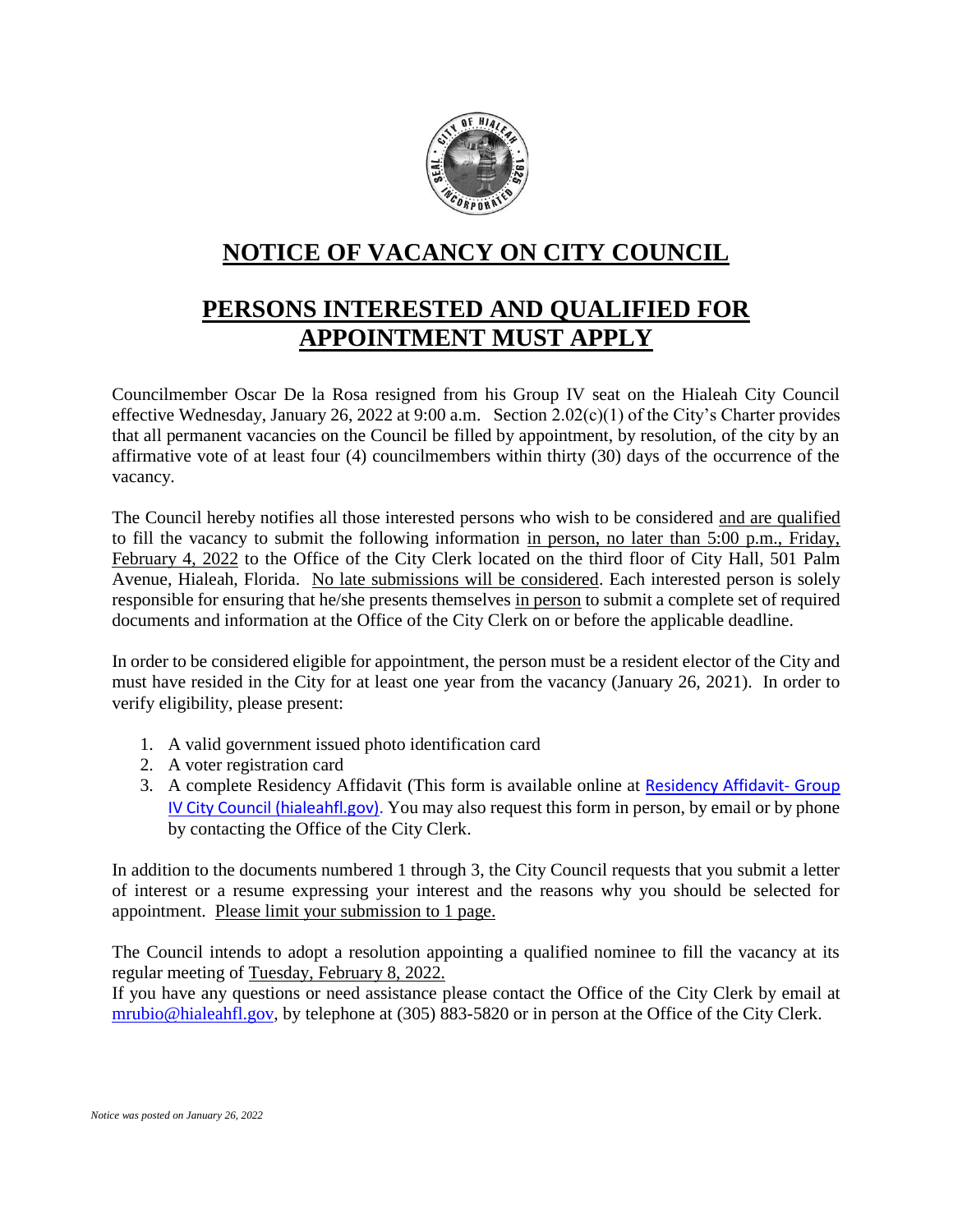#### **RESIDENCY AFFIDAVIT**

#### **CITY OF HIALEAH, FLORIDA**

STATE OF FLORIDA ) COUNTY OF MIAMI-DADE ) CITY OF HIALEAH )

\_\_\_\_\_\_\_\_\_\_\_\_\_\_\_\_\_\_\_\_\_\_\_\_\_\_\_\_\_\_\_\_\_\_ (hereinafter "Affiant"), being first duly sworn,

deposes and says:

- **1.** My name is
- **2.** I am offering myself for consideration for appointment for the office of Councilmember, Group Number IV of the City of Hialeah, Florida. If appointed, I fully understand that I must maintain an actual and real residence within the City of Hialeah for the duration of my term of office.
- **3.** I am a registered voter and a duly qualified elector of the City of Hialeah, Florida, presently registered to vote in precinct number \_ The Collective Code § 5.05)
- **4.** I have resided in the City of Hialeah for a minimum of one year prior to appointment to the group seat for which I ask to be considered. (Hialeah Code § 5.05 and §5.01)

I presently reside at the following address *(must include zip code)*:

which is my legal address, and I have resided continually at said address from the

\_\_\_\_\_\_\_\_\_\_\_\_\_\_\_\_\_\_\_\_\_\_\_\_\_\_\_\_\_\_\_\_\_\_\_\_\_\_\_\_\_\_\_\_\_\_\_\_\_\_\_\_\_\_\_\_\_\_\_\_\_\_\_\_\_\_,

\_\_\_\_\_\_\_\_ day of \_\_\_\_\_\_\_\_\_\_\_\_\_\_\_\_\_\_\_\_, \_\_\_\_\_\_\_\_\_ to the present. Month Year

**5.** Immediately prior to residing at the above stated address, I have resided at the herein below listed addresses for the cited periods of time:

*INSTRUCTIONS: Please list all addresses at which you have resided at during the year prior to the primary election or election to which you intend to seek election***.**

\_\_\_\_\_\_\_\_\_\_\_\_\_\_\_\_\_\_\_\_\_\_\_\_\_\_ \_\_\_\_\_\_\_\_\_\_\_\_\_\_\_\_\_\_\_\_\_\_\_\_\_\_

\_\_\_\_\_\_\_\_\_\_\_\_\_\_\_\_\_\_\_\_\_\_\_\_\_\_ \_\_\_\_\_\_\_\_\_\_\_\_\_\_\_\_\_\_\_\_\_\_\_\_\_\_

Prior Addresses **Prior** Addresses **Period** of Time

*Notice was posted on January 26, 2022*